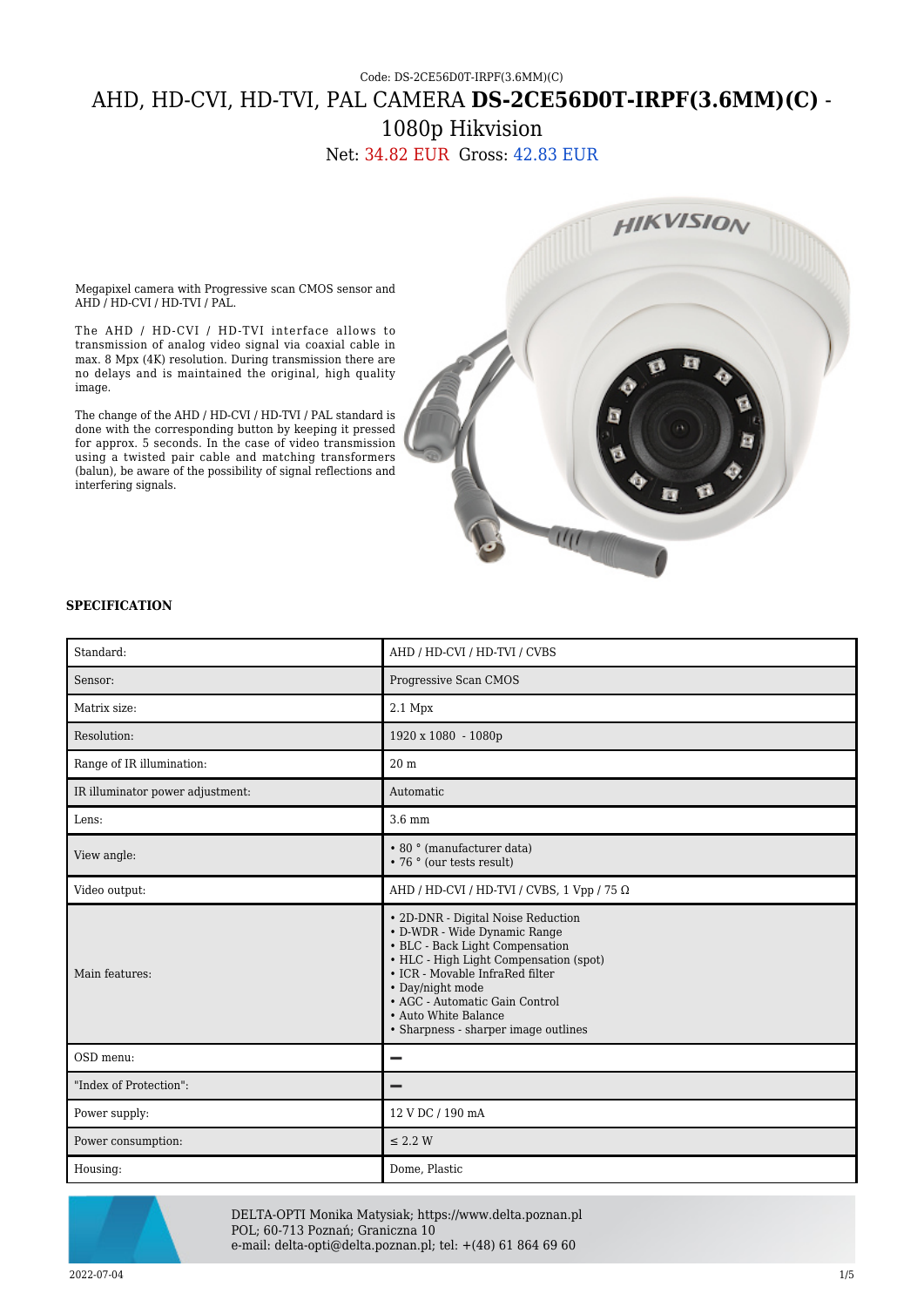| Vandal-proof:         |                 |
|-----------------------|-----------------|
| Color:                | White           |
| Operation temp:       | $-40 °C  60 °C$ |
| Weight:               | $0.13$ kg       |
| Dimensions:           | Ø 90 x 70 mm    |
| Manufacturer / Brand: | Hikvision       |
| SAP Code:             | 300613468       |
| Guarantee:            | 3 years         |

## **PRESENTATION**

Camera is out from clamping ring:





DELTA-OPTI Monika Matysiak; https://www.delta.poznan.pl POL; 60-713 Poznań; Graniczna 10 e-mail: delta-opti@delta.poznan.pl; tel: +(48) 61 864 69 60

2022-07-04 2/5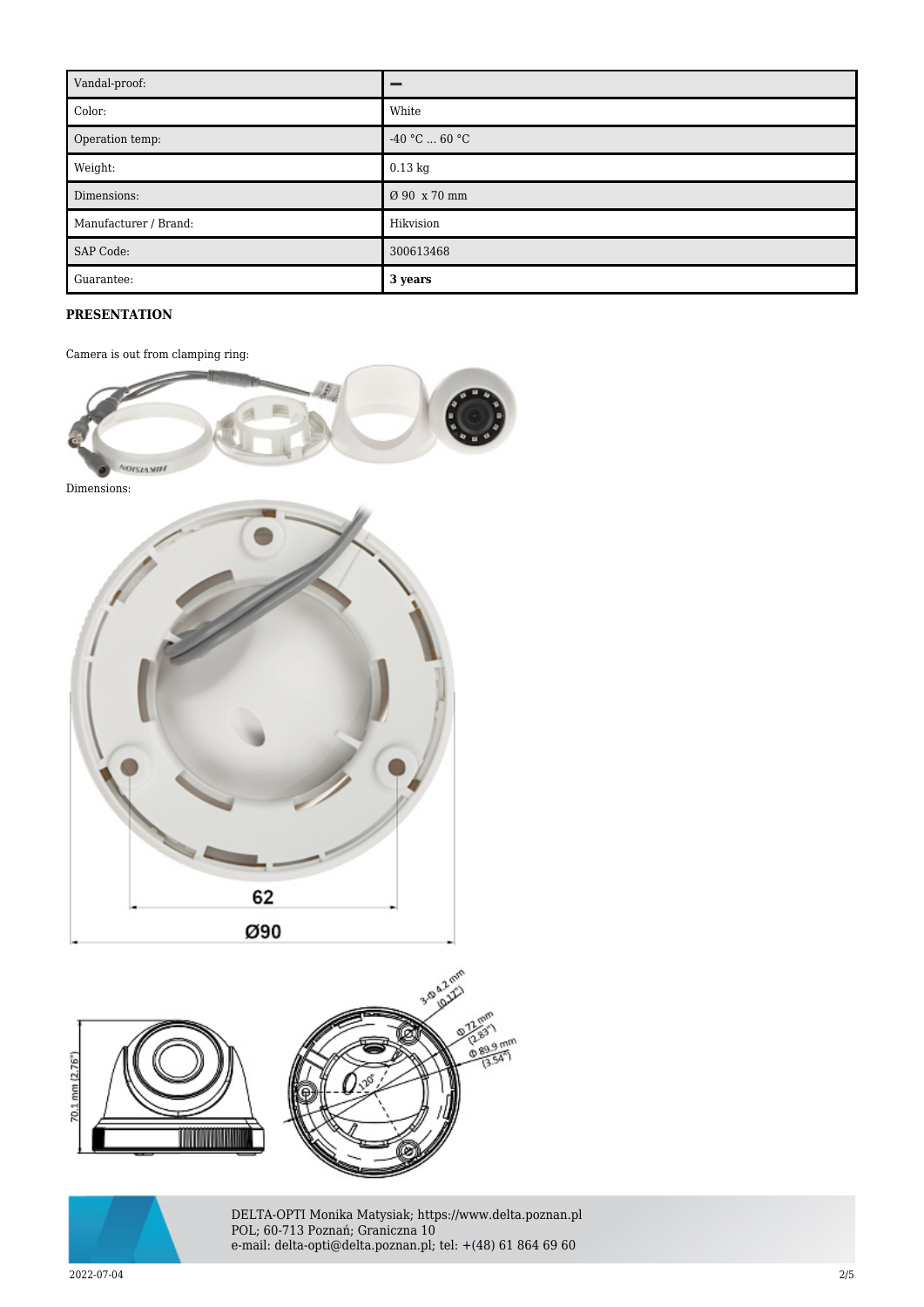The change of the AHD / HD-CVI / HD-TVI / PAL standard is done with the corresponding button by keeping it pressed for approx. 5 seconds:



In the kit:



**OUR TESTS**

AHD:

Camera image at artificial illumination (about 30Lux):



Camera image at night conditions with internal built-in IR illuminator on:





DELTA-OPTI Monika Matysiak; https://www.delta.poznan.pl POL; 60-713 Poznań; Graniczna 10 e-mail: delta-opti@delta.poznan.pl; tel: +(48) 61 864 69 60

2022-07-04 3/5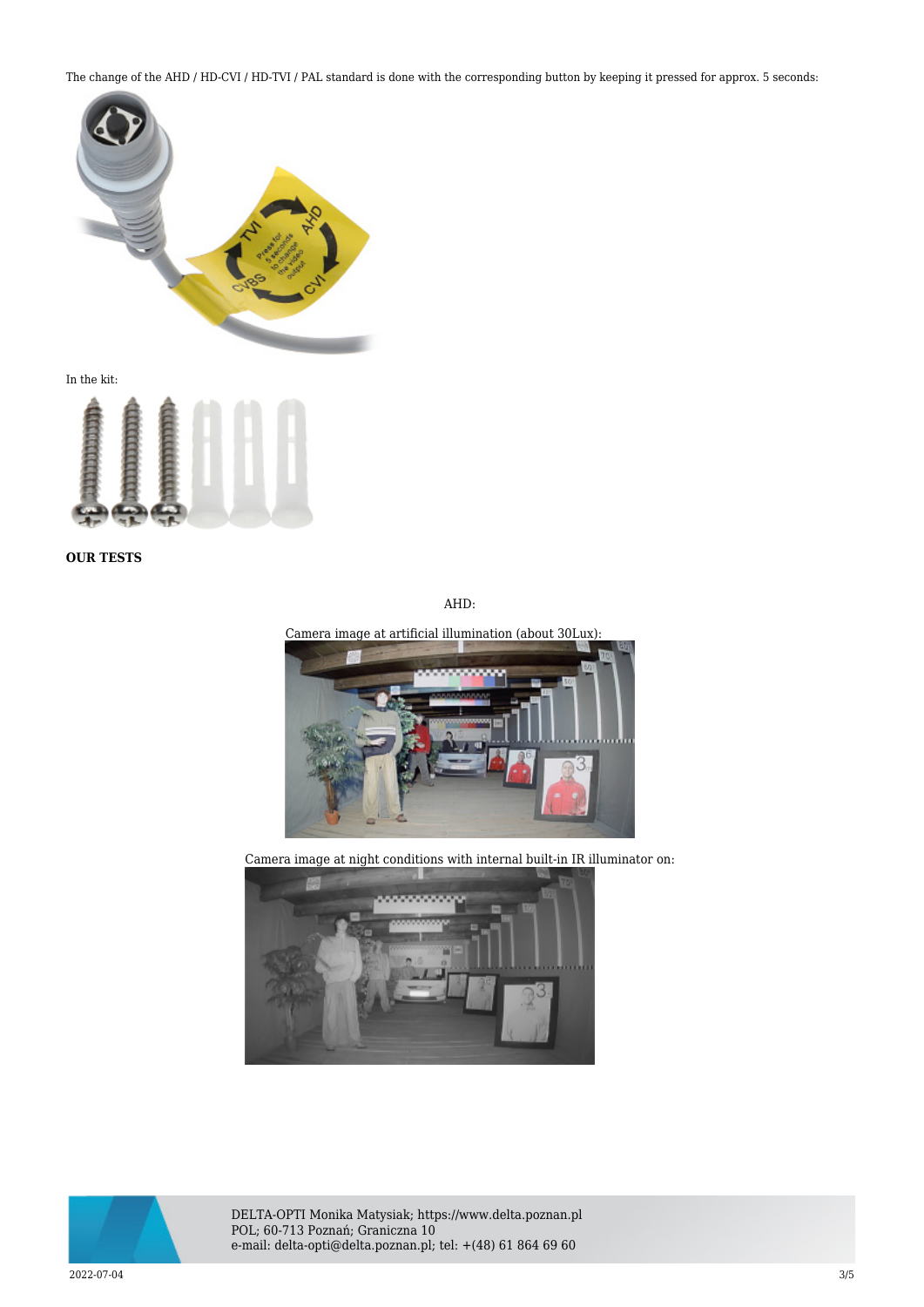[Camera image at direct strong light opposite to camera:](https://sklep.delta.poznan.pl/obrazki2/ds-2ce56d0t-irpf_3.6mm_C_ahd_img12_d.jpg) 



HD-CVI:

Camera image at artificial illumination (about 30Lux):



Camera image at night conditions with internal built-in IR illuminator on:



Camera image at direct strong light opposite to camera:



HD-TVI:



DELTA-OPTI Monika Matysiak; https://www.delta.poznan.pl POL; 60-713 Poznań; Graniczna 10 e-mail: delta-opti@delta.poznan.pl; tel: +(48) 61 864 69 60

2022-07-04 4/5